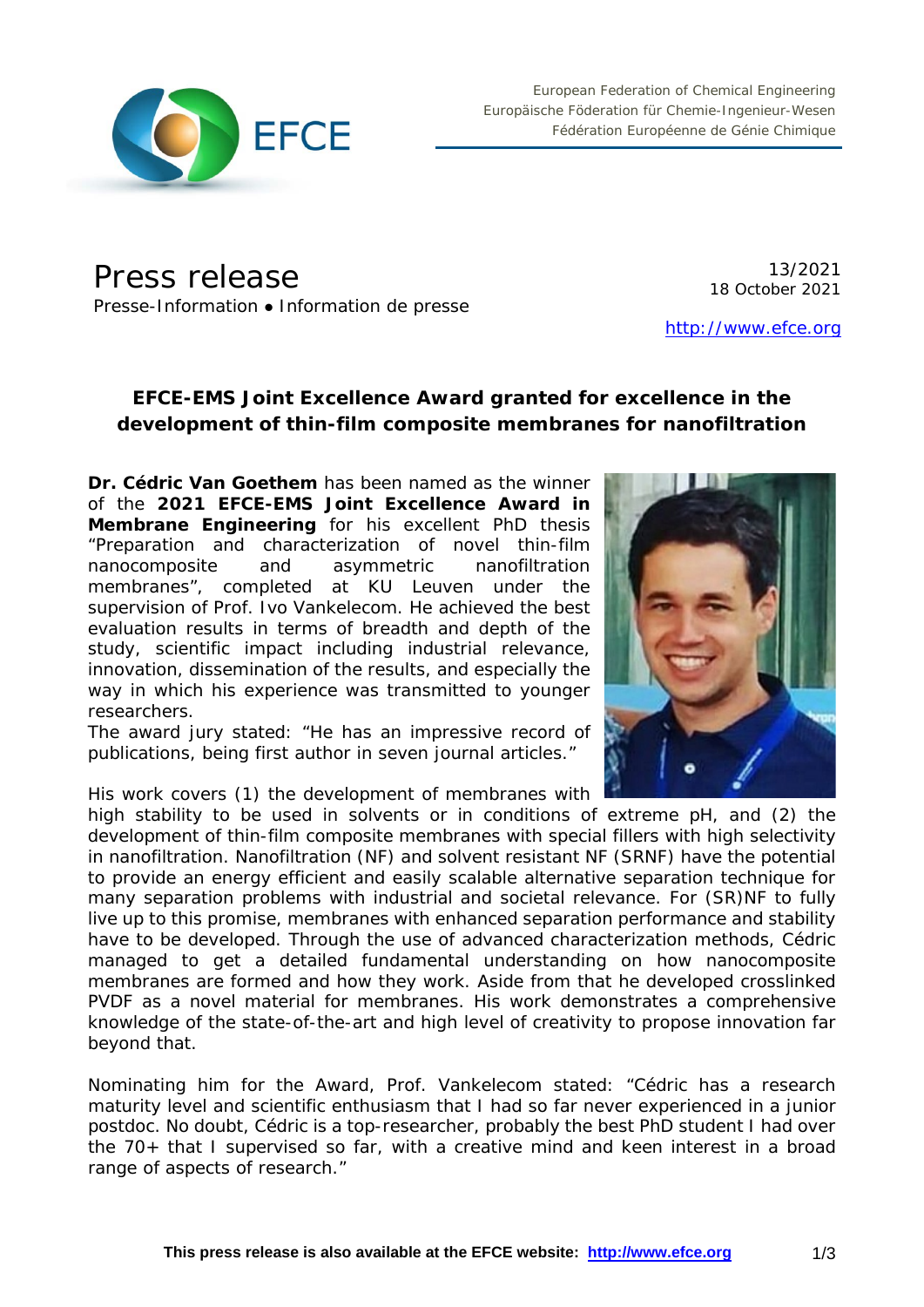Cédric Van Goethem obtained his Bachelor and Masters' degree and his PhD in Bio-Science Engineering from KU Leuven, Belgium. Following completion of his PhD, for one year he held the position of Postdoctoral Researcher at KU Leuven. In November 2019, he obtained a postdoctoral fellowship from Research Foundation Flanders (FWO). While associated to the Membrane Technology Group (MTG) of Prof. Ivo Vankelecom at KU Leuven, he established an independent research project on molecular separations using polymeric and composite membranes. In May 2020, he temporarily paused his FWOfellowship and joined the Laboratory for Advanced Separations of Prof. Kumar Varoon Agrawal at EPFL, Switzerland as a postdoctoral researcher. The work spans from fundamental investigation into graphene crystallization and its relation to gas (molecular) sieving, to upscaling membrane synthesis by 4 orders of magnitude.

The award was presented to Dr. Van Goethem on 22 September 2021 at the Session *Membranes I* of ECCE13&ECAB6 held as a virtual conference on 20-23 September 2021.

The Excellence Award is generously supported by The European Membrane Society (EMS).

**Fnds** 



### **Related links**

EFCE media centre [\(https://efce.info/News\)](https://efce.info/News)

EFCE Section on Product Design and Engineering [\(https://efce.info/Section\\_PDE\)](https://efce.info/Section_PDE)

13th European Congress of Chemical Engineering (ECCE13) [\(http://ecce-ecab2021.eu\)](http://ecce-ecab2021.eu/)

#### **Notes to media**

For further information, please contact:

Claudia Flavell-While tel: +44 (0)1788 534422 email: [Claudia@icheme.org](mailto:Claudia@icheme.org)

#### **About the sponsor**

The European Membrane Society (https://www.emsoc.eu), founded in 1982, is an international non-profit organization whose aim is to promote cooperation between scientists and engineers involved in Research and Development in the field of synthetic membranes and membrane processes